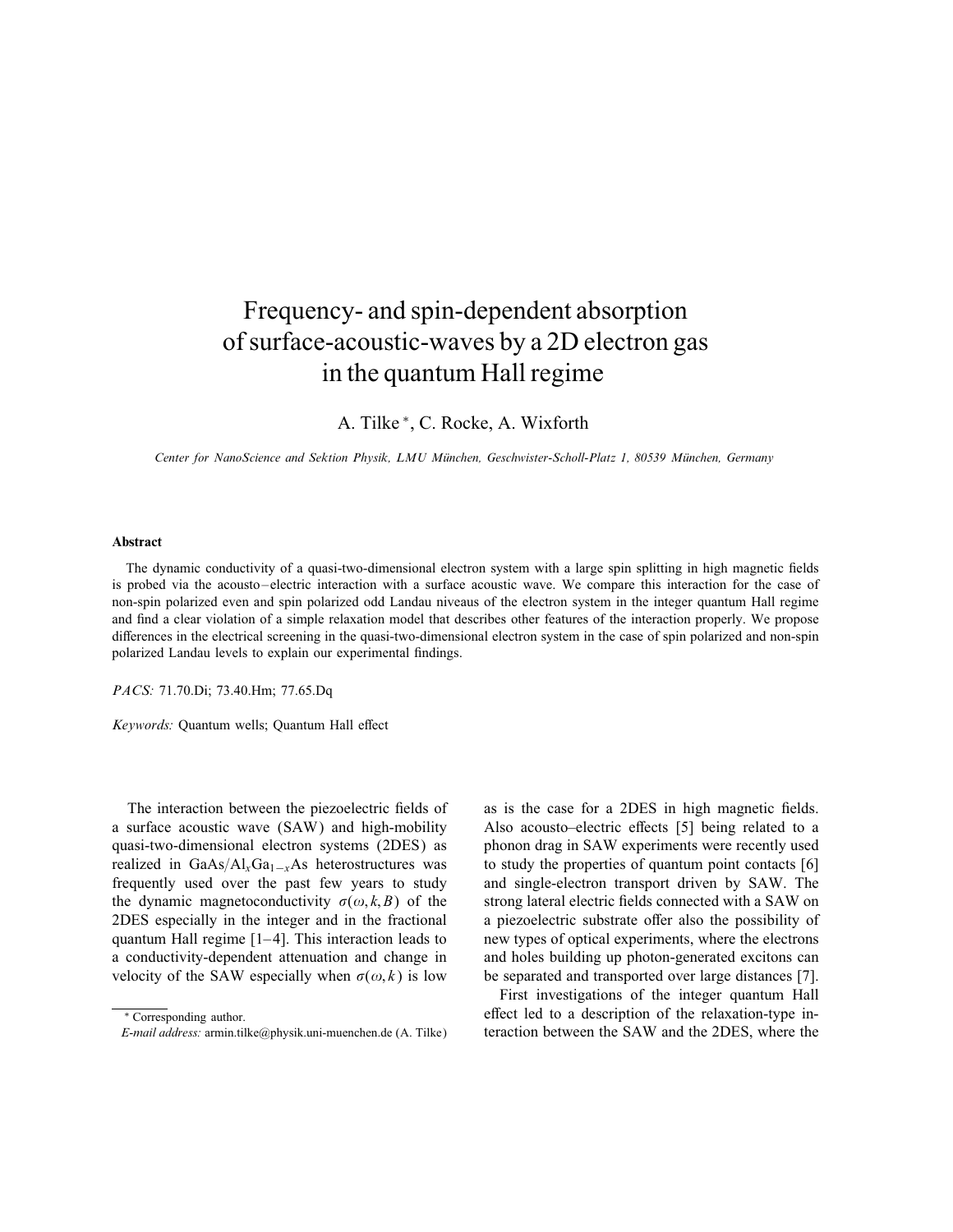piezoelectric fields accompanying the SAW are screened by the 2D-electrons with a time constant  $r = (\varepsilon_0 + \varepsilon_s)/(\sigma(\omega, k)k)$  [8].  $k = (2\pi/\lambda)$  is the wave vector of the SAW and  $\varepsilon_0$  and  $\varepsilon_0$  are the dielectric permittivities of the substrate and the free space, respectively. The SAW attenuation and the renormalization of the sound velocity caused by the interaction can therefore be described by [1]

$$
\Gamma = \frac{K_{\text{eff}}^2}{2} \cdot k \cdot \frac{(\omega, k)/\sigma_m}{1 + (\sigma(\omega, k)/\sigma_m)^2},\tag{1}
$$

$$
v/v_0 = \frac{K_{\text{eff}}^2}{2} \cdot \frac{1}{1 + (\sigma(\omega, k)/\sigma_m)^2},
$$
 (2)

where  $\sigma_{\rm m} = v_0(\epsilon_0 + \epsilon_{\rm s})$  denotes a critical conductivity where maximum attenuation

$$
\Gamma_{\text{max}} = k \frac{K_{\text{eff}}^2}{4} \tag{3}
$$

occurs. The maximum change in the sound velocity can be derived to

$$
v_{\text{max}} = \frac{K_{\text{eff}}^2}{2} v_0, \tag{4}
$$

where  $v_0$  is the sound velocity for a free surface. Combining Eqs.  $(1)$ – $(4)$  leads to an expression marking a semicircle for the phase plot of the SAW attenuation versus velocity change [9]

$$
\frac{v}{v_{\text{max}}} - \frac{1}{2}\bigg)^2 + \left(\frac{\Gamma}{2\Gamma_{\text{max}}}\right)^2 = \left(\frac{1}{2}\right)^2. \tag{5}
$$

Nevertheless, Eqs. (1), (2) and (5) are valid only if one assumes a negligible imaginary part of the conductivity  $\sigma(\omega, k)$  [2]. The presence of an imaginary conductivity in the 2DES would especially lead to a deviation from the semicircle form for the phase plot in Eq. (5).

Although many efforts were made to investigate  $(\omega, k)$  in high-mobility 2DES especially in the fractional quantum Hall effect  $[2,4]$  and finally led to the discovery of the so-called composite fermions forming in that regime, the influence of disorder and spin polarization of the Landau levels in the integer quantum Hall regime was not yet analyzed.

Here, we would like to present our investigations on the absorption of surface acoustic waves by a disordered 2DES as realized in a low-mobility AlSb/InAs/AlSb quantum well. In InAs, the small

effective mass  $m_{\text{F}}^* = 0.023 m_{\text{e}}$ , corresponding to large Landau level splittings, leads to giant quantum oscillations in the propagation parameters of the SAW in spite of the relative high disorder in the 2DES.

Additionally, the large effective g-factor  $(g^* = -15)$ of InAs offers the possibility to resolve the spin polarized odd Landau levels easily even at relatively high temperatures. Our AlSb/InAs/AlSb type II heterostructures principally consist of a 15 nm InAs quantum well with an electron mobility  $\mu = 180000 \text{ cm}^2/\text{Vs}$ . Typical carrier densities range between  $N_S = 8 \times 10^{11}$  and  $3 \times 10^{12}$  cm<sup>-2</sup>. To achieve information about the frequency- and wave vector-dependence of the absorption of the SAW, we either used state-of-the-art single- and multi-frequency SAW delay lines ( $f = 0.2{\text -}2.5$  GHz) prepared directly onto the heterostructure by electron beam lithography or a multi-frequency SAW delay line on a  $(YZ-cut)$  LiNbO<sub>3</sub> substrate. Here, a pair of split-4 interdigital transducers [10] provides a whole set of 12 operating frequencies between  $f = 100$ MHz and  $f = 2.35$  GHz. A proximity coupling technique where the  $AISb/InAs/AISb$  heterostructure is pressed face down on the SAW-delay line is then used to couple the SAW to the 2DES [11]. Both types of measurements were carried out by propagating SAW pulses of typically  $1 \mu s$  duration and analyzing both the amplitude and the phase of the transmitted SAW simultaneously by use of homodyne detection and standard boxcar integration techniques [1]. The SAW delay lines were located in the center of a superconducting solenoid providing magnetic fields up to  $B = 15$  T at a temperature of about  $T = 2$  K.

In Fig. 1 we depict the experimentally obtained change of the sound velocity in the wave-length regime between  $\lambda \approx 15 \,\mu \text{m}$  and  $\lambda < 1 \,\mu \text{m}$  for the monolithic delay lines on the heterostructures. The lower four frequencies were measured on a single sample using a pair of split-4 interdigital transducers [10]. The three higher frequencies were investigated by using single-mode interdigital transducers on three different samples cut from the same wafer as the rst one. The curves clearly reflect the Shubnikov-de

Haas oscillations of the magnetoconductivity  $\sigma_{xx}(B)$ . As a first result, a decrease in the velocity shift at odd Landau levels with increasing frequency is observed, that cannot be explained by use of Eqs.  $(1)$ – $(4)$ . Not shown here is the simultaneously measured attenu-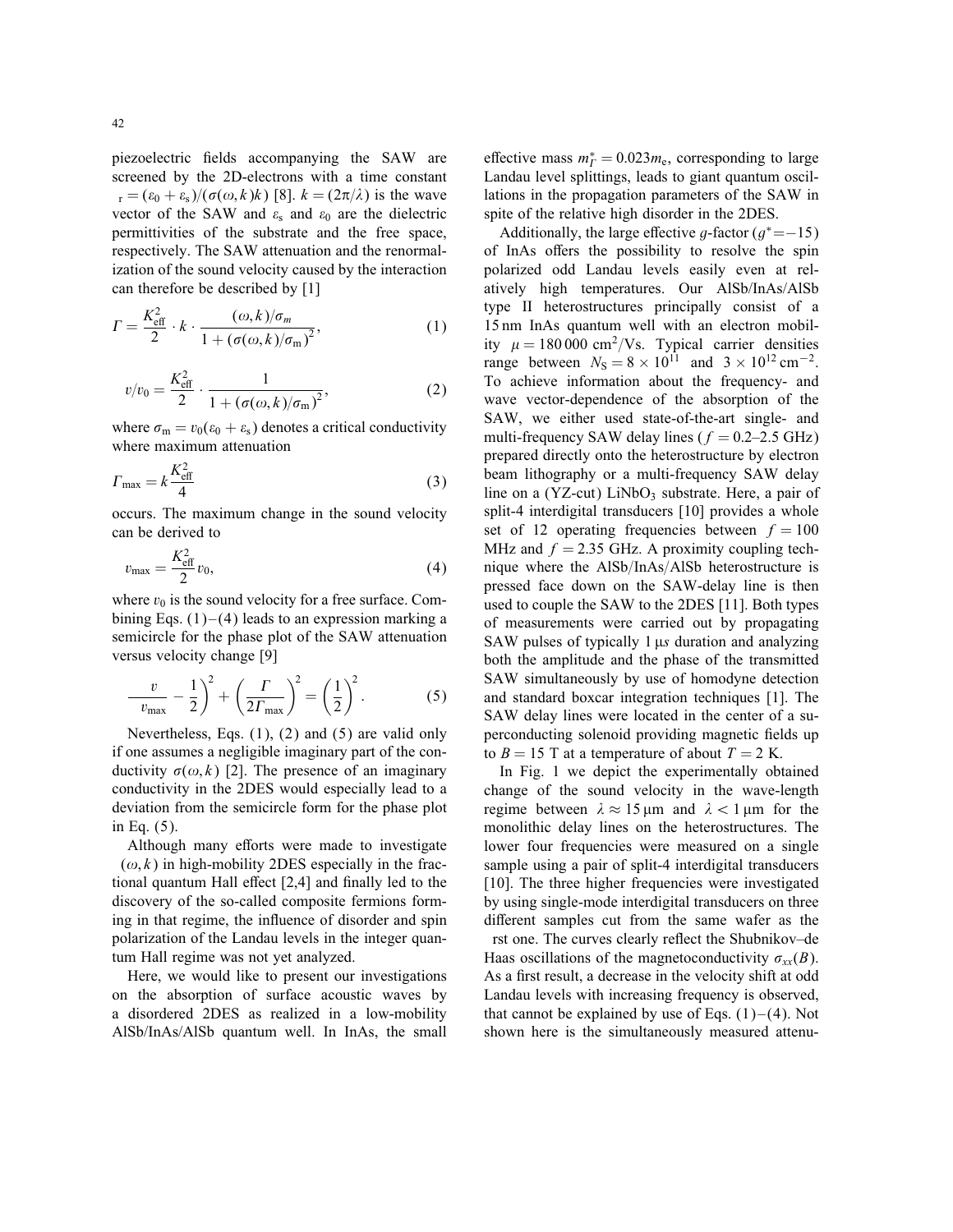

Fig. 1. Normalized shift of the SAW velocity. The traces are shifted for clarity. An obvious decrease of the peaks at the odd lling factors 7, 5 and 3 is visible. Additionally, a narrowing of all peaks with increasing frequency is observed. The inset shows the wave-length dependence of the ratios of the attenuation at filling factors 5 and 6 ( $\alpha = \Gamma_5/\Gamma_6$ ) and the velocity change at the same lling factors  $(\beta = (\Delta v/v_0)_5/(\Delta v/v_0)_6)$ , respectively.

ation spectrum, where an increase in attenuation at odd Landau levels is observed, in clear contradiction to Fig. 1. In order to compare this behaviour at odd to that observed at even Landau levels, we plot in the inset the ratio of the sound attenuation  $\alpha = \Gamma_5/\Gamma_6$  and the change of sound velocity  $\beta = (\Delta v/v_0)_5/(\Delta v/v_0)_6$ for filling factors 5 and 6, respectively. The trace for the ratio of the SAW-absorption shows a clear increase with increasing SAW-frequency, whereas the curve for the velocity change decreases. Regarding Eqs.  $(1)$ – $(4)$  this ratio should be independent of the SAW-frequency. Therefore, the simultaneous increase of attenuation and decrease of the velocity shift with increasing frequency at odd filling factors, that is not observed for even Landau levels, crucially violates Eqs.  $(1)$ – $(4)$  of the simple relaxation model.

The second observation is a narrowing of the observed peaks in  $\Delta v/v_0$  at integer filling factors with increasing frequency as is qualitatively predicted by Aleiner et al. [12], for the case that the wavelength



Fig. 2. Normalized SAW attenuation obtained by a proximity coupling hybrid technique. The traces are shifted for clarity. The increase of the absorption peaks for the odd filling factors 7 and 5 is striking.

of the SAW becomes comparable to the localization length  $\xi$  in the disordered 2DES.

As an alternative experiment, in Fig. 2 we present the SAW attenuation measured employing the above-mentioned hybrid system. This plot shows a qualitatively equivalent result to the attenuation data obtained in the measurement above, but this time an even stronger increase of the attenuation at the odd

lling factors 7 and 5 with increasing frequency is visible.

The phase plot in Fig. 3 of the attenuation versus the velocity change according to Eq. (5) at an arbitrary frequency  $f = 1.7$  GHz demonstrates once more the failure of the relaxation model in describing the measured data correctly. Although the theory fits the curves properly at the even filling factors 4 and 6, this is not the case for the odd filling factors 5 and 3. On the other hand, the semicircle shape of the curves rules out an imaginary contribution to  $\sigma(\omega, k)$  which would be an explanation for the violation of the relaxation model.

One possible explanation for this behaviour is a different maximum attenuation  $\Gamma_{\text{max}}$  and a different maximum velocity shift  $\Delta v_{\text{max}}$  for even and odd